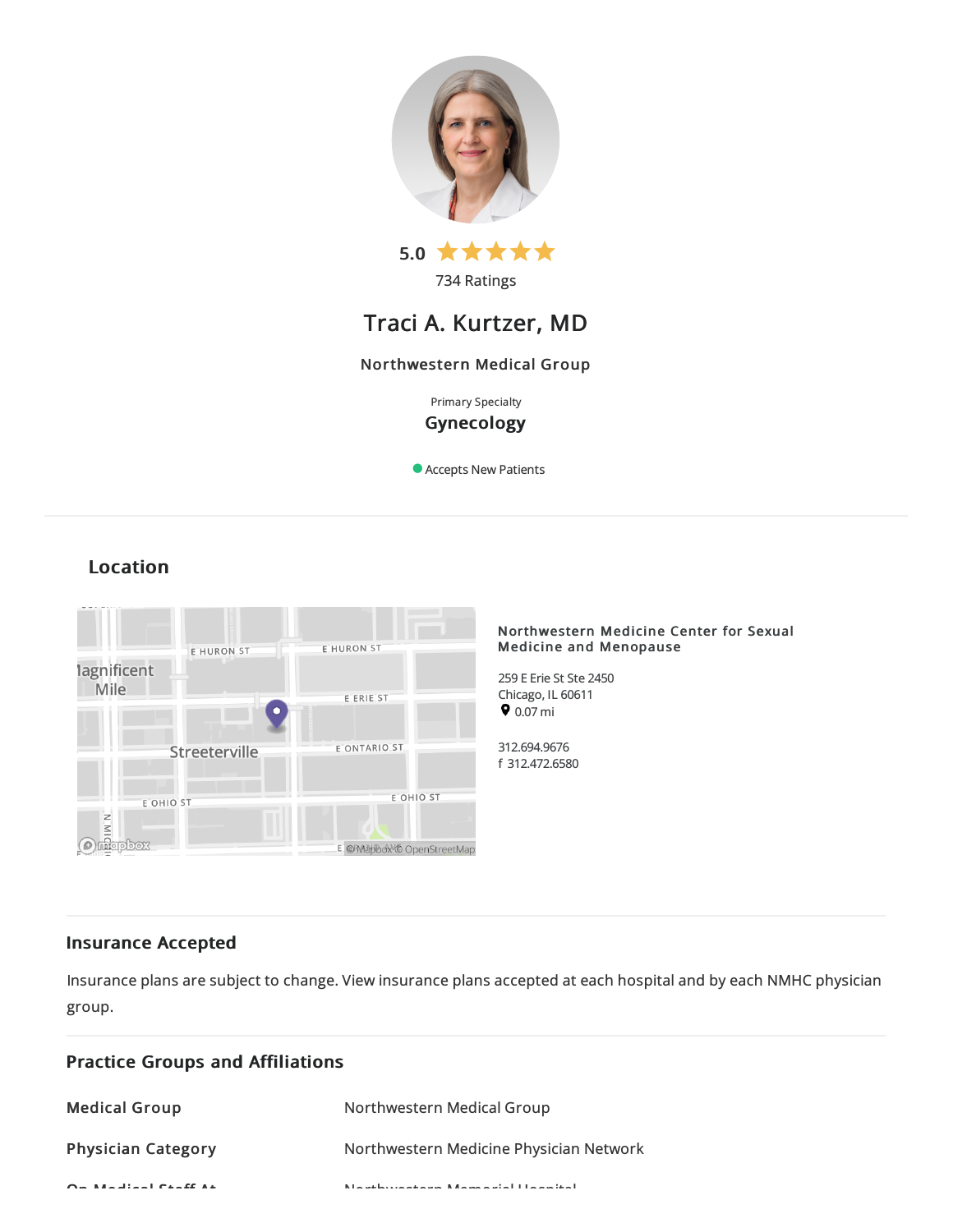## Education

| <b>Medical Education</b> | MD, University of Florida College of Medicine - 1991 |
|--------------------------|------------------------------------------------------|
| Residency                | <b>Rush University Medical Center - 1997</b>         |

## Board Certifications

American Board of Obstetrics and Gynecology - Obstetrics and Gynecology (Certified)

## Practice Focus Areas

| Abnormal Pap Smear        |
|---------------------------|
| Contraception             |
| Female Sexual Dysfunction |
| <b>Vaginal Surgery</b>    |
| Vulvar Disease            |

Hormonal Problems Hysteroscopy Menopause

## Ratings & Reviews

At Northwestern Medicine, our patient's feedback is important to us. While different care providers have their own unique strengths, we strive to be as transparent as possible with our quality of care. Read more

## Care Provider Ratings

Overall rating



Reviews From Patients 284 Reviews

AUGUST 302021

She is well versed in vulvodynia issues.

## AUGUST 302021

Dr Kurtzer has been amazing - patient, empathetic, responsive, and great at explaining things clearly.

## AUGUST 242021

She thinks outside the box and wants to offer her best treatment plan to heal or help me.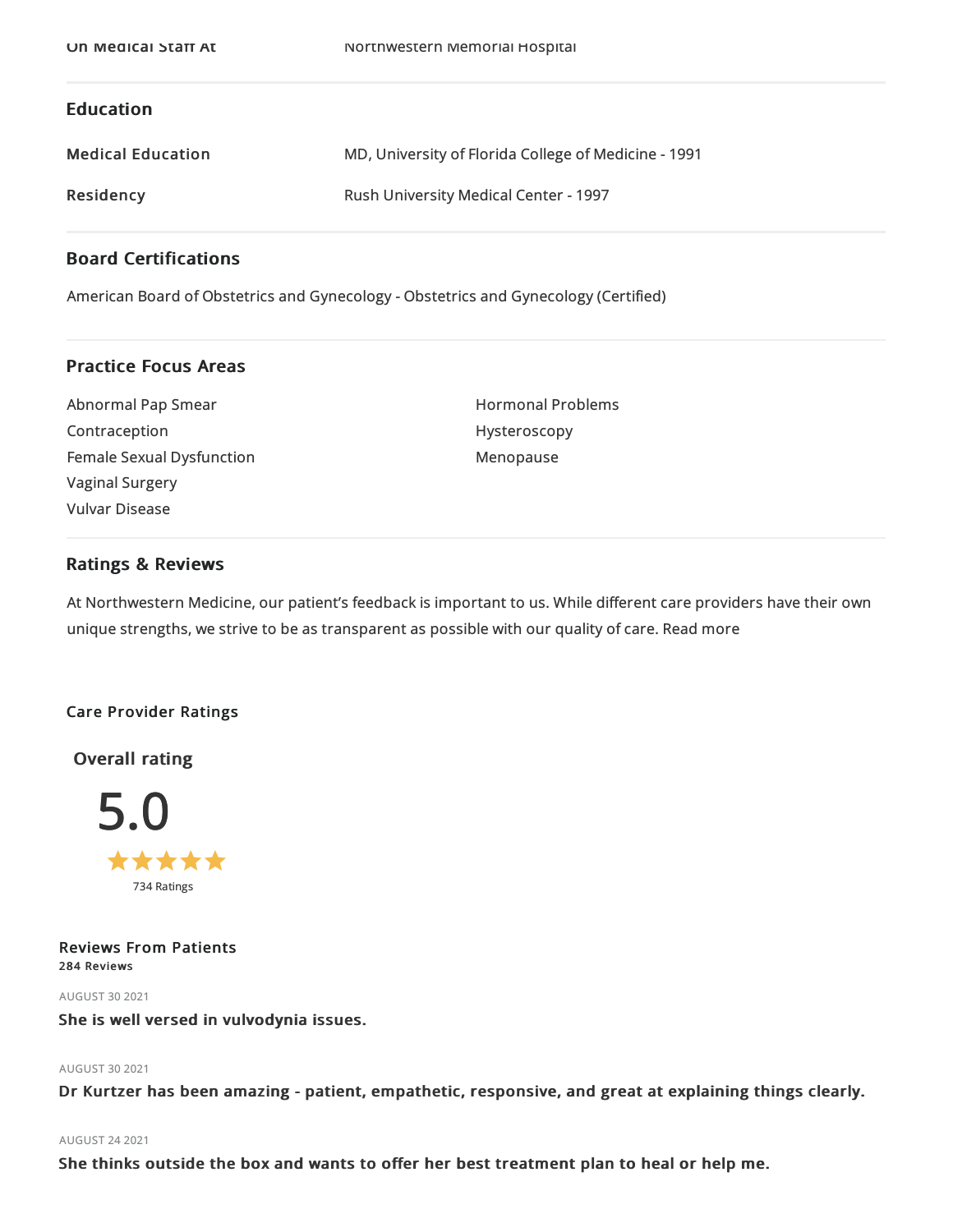### AUGUST 232021

## Dr Kurtzer listens to me and I feel as if we are a team

### AUGUST 192021

Dr Kurtzer is unbelievably kind and thorough. She provides detailed information and her warm, softspoken bedside manner is one I wish every doctor had!

## AUGUST 182021

Dr. Kurtzer is an excellent physician. She is gentle and takes her time to do a complete examination. She explains everything clearly and thoroughly. Before seeing Dr. Kurtzer, I had discussed my problem & concerns with two doctors who dismissed it. I was ready to give up & live with the discomfort. Dr. Kurtzer diagnosed the problem and has prescribed a course of treatment that has been very successful.

### AUGUST 162021

Dr. Kurtzer is amazing. She always explains what she's doing and answers all of my questions patiently

## AUGUST 72021

Dr. Traci K. Listened to my issues and asked all the right questions. Very knowledgeable doctor.

### AUGUST 72021

Dr. Kurtzer is an excellent care provider, and a great listener!

### AUGUST 22021

Is a doctor I completely trust. She has been very diligent and effective in managing my health as a whole, listening to my concerns, always giving clear explanations and providing recommendations.

### AUGUST 12021

She can see the subtle signs of lichen sclerosus that may go unnoticed by other doctors. She understands various treatment options and what each of them entails. She is also very kind and compassionate.

## JULY 302021

Dr. Kurtzer was personable and explained every step as she performed it. I felt very comfortable during the visit.

#### JULY 282021

treatment plan is working for a condition that existed for 3 years. Thank you!

#### JULY 262021

Pays attention to details, willing to work with me on my care plan.

## JULY 262021

Dr Kurtzer is very knowledgeable and shared her knowledge in a very understandable manner. She thoroughly responded to questions and based her guidance on the results of different studies.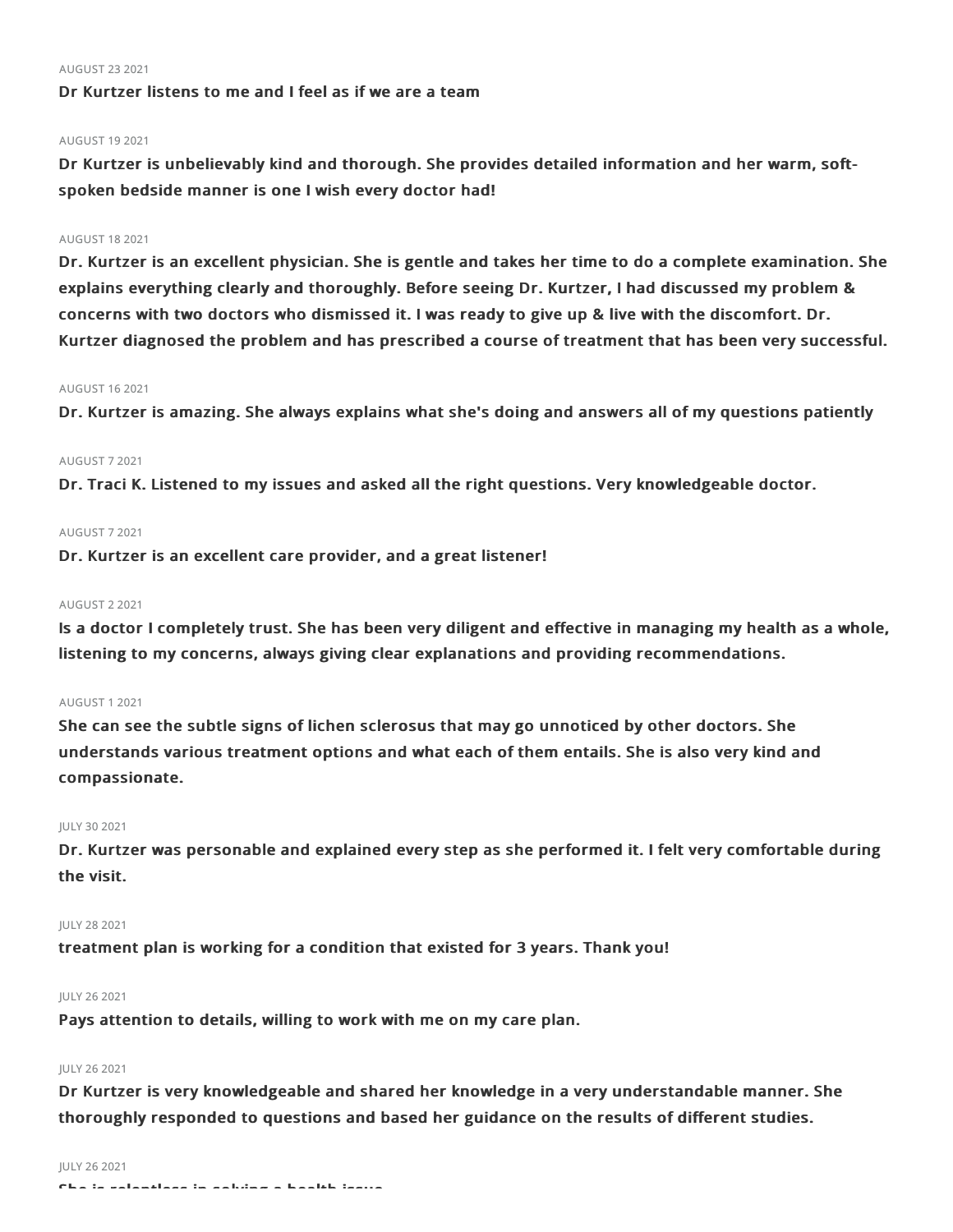She is relentless in solving a health issue.

## JULY 232021

I recently wrote a review on Dr Tacy Kurtzer that went into details of why I thought she was an excellent doctor..

#### JULY 212021

She was thorough and answered all my questions.

#### JULY 182021

Dr. Kurtzer is extremely knowledgeable and has skilled expertise within her profession. I always feel 100% cared for and in good hands. I feel comfortable trusting Dr. Kurtzer with my health needs.

#### JULY 172021

Dr. Kurtzer is kind, gentle, good communicator and seems to truly car.

### JULY 162021

She is very knowledgeable and compassionate.

## JULY 132021

Very knowledgeable and compassionate. Took time to explain treatment options in depth and to answer all of my questions.

#### JULY 132021

She $\tilde{A}$ Ca, $\tilde{a}_n$ Cs nice and she listens and she knows what she $\tilde{A}$ Ca, $\tilde{a}_n$ Cs doing!

## JULY 122021

Dr. Kurtzer is patient and takes time to understand your concerns.

#### JULY 122021

She is really great. She takes the time to understand the problem and it very nice. She cares about patients.

## JULY 122021

She is smart and kind.

## JULY 122021

I feel very comfortable with her. She educated you while helping you to her best ability to help you.

### JULY 102021

Dr Kurzer was able to help me.

## JULY 72021

She listened. I felt truly heard and respected. She asked me what would make me feel most comfortable and then followed through on my wishes. I very much appreciated that she explained everything before it happened.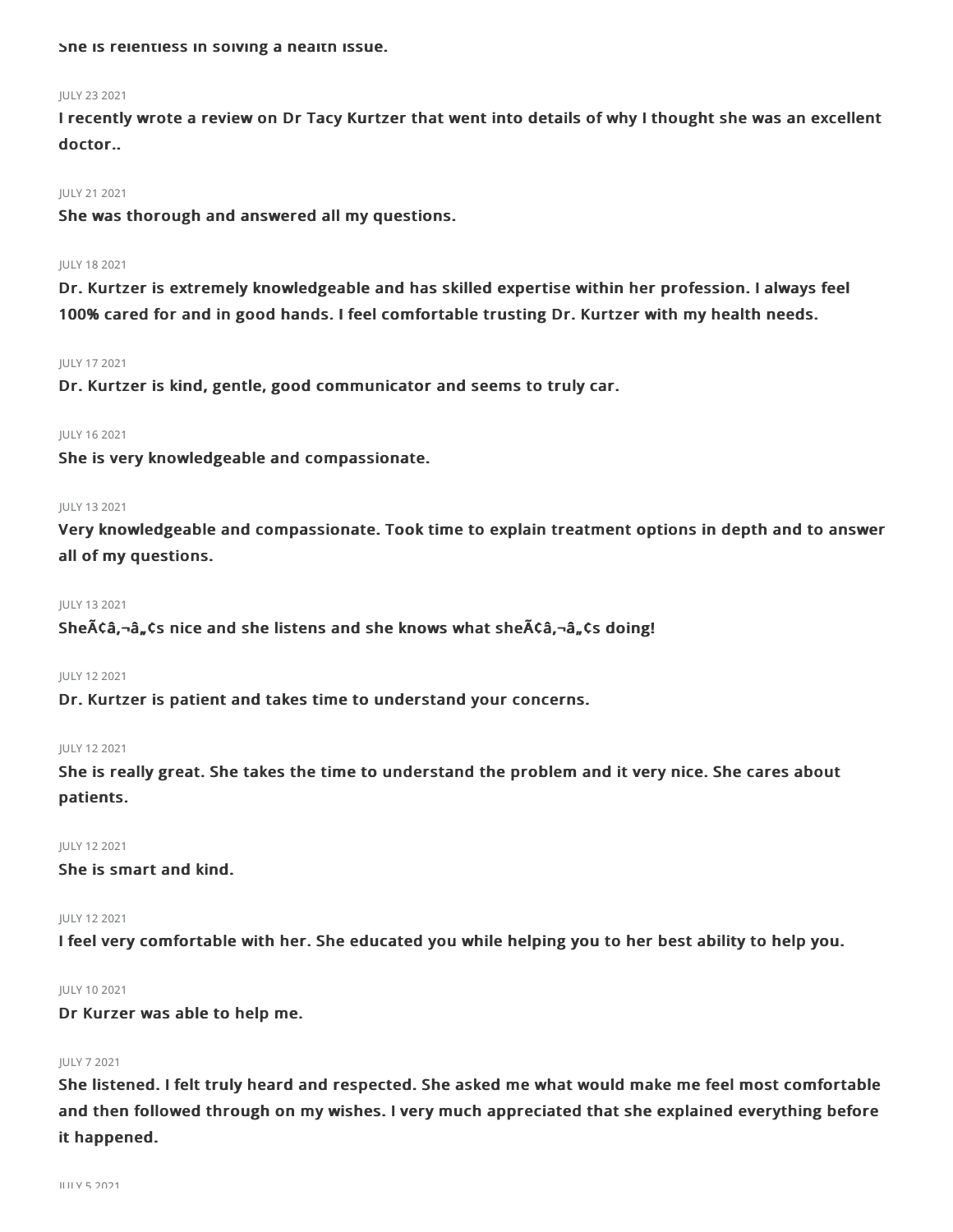#### $JU = I \cup ZUZ$

## Knowledgeable

## JULY 12021

Dr. Kurtzer explained everything she was doing and seeing and took time to make sure I got the information I needed

## JUNE 30 2021

She explained in great details how the medication was helpful and how to use it.

## JUNE 29 2021

Dr. Kurtzer was amazing from the moment she walked in the exam room door until she left. This sort of examination and subject matter can be very uncomfortable, but she put me at ease, explained everything fully, and was very kind and warm.

## JUNE 242021

She listened. That sounds simple but it shows she wanted to know what treatments I had in the past and what worked and what did not. She gave me a treatment plan and answered all my questions. I never felt rushed or talked down to.

## JUNE 212021

dr. kurtzer was very gentle, thorough, explaining everything to me. the best visit iââ,¬â"¢ve ever had after having been diagnosed with lichen sclerosis.

## JUNE 152021

She was wonderful! Knowledgeable and answered my questions and concerns

## JUNE 142021

Dr. Kurtzer created a safe space by asking thoughtful questions and taking my responses into consideration during the exam.

## JUNE 122021

She was detailed and answered all my questions. She took time with me and I did not feel rushed at all.

## JUNE 112021

Dr Tracy is a compassionate and caring doctor. Would recommend her to anyone  $\tilde{A}^{\circ} \tilde{A}$ ,  $\tilde{a}$ ,  $\tilde{C}$ ?

## JUNE 102021

Doctor explained everything and gave me several options on my care.

## JUNE 92021

Went out of her way to make me feel comfortable

## JUNE 92021

Dr. Kurtzer is an excellent clinician, clearly practices evidence based medicine. Caring

## JUNE 82021

She listened to my concerns and made recommendations that made sense.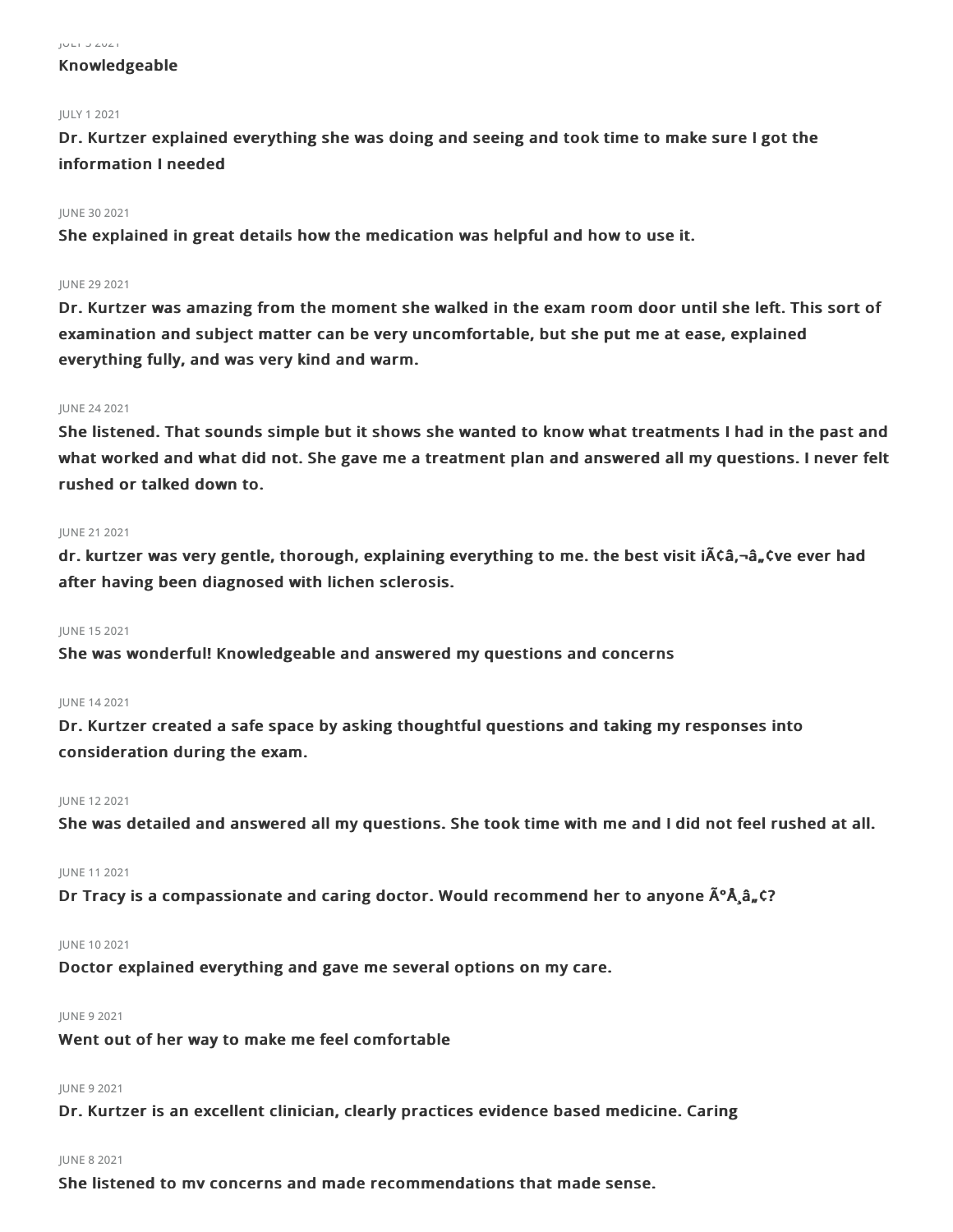She listened to my concerns and made recommendations that made sense.

#### JUNE 82021

She was super nice, very informative and listened to my concerns.

## JUNE 72021

She is gentle and wise and kind. And that is on top of being a great practitioner.

## JUNE 32021

Great care Wonderful bed side manner Patient with your time and requests

## MAY 282021

She is gentle, caring, patient, calming

## MAY 282021

Expert Knowledge, clearly. She was also gentle and told me in advance every step she would be taking in the procedural exam. I threw in a few minutes questions not necessarily germane but tangentially related, and she was well up on what I was referring to. It inspires confidence.

#### MAY 25 2021

Traci is everything I mentioned above, and The APN,  $\tilde{A}$   $\tilde{C}$   $\tilde{A}$   $\tilde{C}$   $\tilde{A}$  and  $\tilde{A}$  and  $\tilde{A}$   $\tilde{C}$  and  $\tilde{A}$   $\tilde{C}$  and  $\tilde{A}$   $\tilde{C}$  and  $\tilde{A}$   $\tilde{C}$   $\tilde{A}$   $\tilde{A}$   $\tilde{$ name, was equally so.

#### MAY 24 2021

Dr Tracy Kurtzer was excellent. She was thorough and explained everything to me completely. Very caring, thoughtful and competent. I was impressed with the very good care she provided me

### MAY 21 2021

very compassionate!

#### MAY 18 2021

I was very nervous, as this was my first visit. Dr. Kurtzer's caring mannerism made me feel at ease right away.

## MAY 162021

Dr. Kurtzer is amazing. I never feel rushed when meeting with her and she takes the time to listen to me and ask me questions that will help in my care. She is very caring and I honestly feel she cares about my well-being, which has not been the case with lots of doctors from other practices. My health and issues have greatly improved since seeing Dr. Kurtzer.

#### MAY 13 2021

She is kind, thorough, and patient. She communicates clearly about what's going on in a way that I can understand.

## MAY 132021

Some doctors are more difficult to become comfortable with right away but I honestly didnA¢â,-â"¢t have much difficulty at all with Dr.Kurtzer. This was my first visit where I had a main doctor and additional women apart of an examination opposed to just one individual and even still I was pretty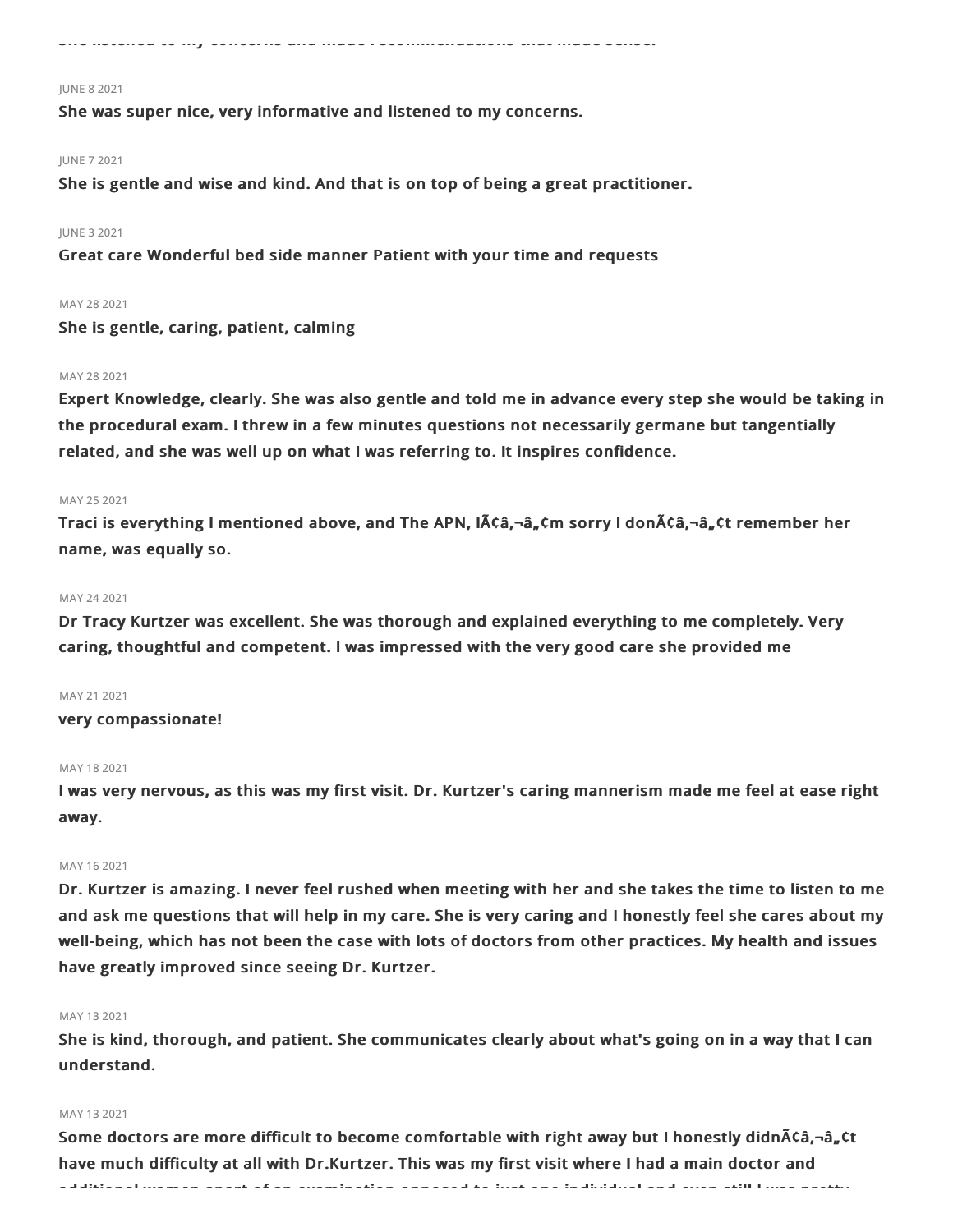additional women apart of an examination opposed to just one individual and even still I was pretty comfortable. Comfortability with a doctor is important to me and  $\tilde{A}\tilde{c}\hat{a}$ ,  $-\hat{a}$ ,  $\zeta$ m glad to have this feeling after just one visit.

## MAY 132021

Patient, friendly, not rushing

## MAY 32021

She $\tilde{A}$ Ca, $\tilde{a}$ , $\tilde{a}$ , Cs an excellent doctor and very intelligent!

MAY 12021

Great manner, kind and listening.

APRIL282021

She $\tilde{A}$ Ca, $\neg$ a, $\tilde{a}$ , cs is a great doctor, caring and professional.

## APRIL272021

Smart, kind and explains.

## APRIL272021

She listens well and provides options for care - also does a good job explaining. She seems to have a lot of experience and really knows what she is talking about.

APRIL262021

I am finally pain free.

APRIL262021 Sheââ,¬â"¢s the best

APRIL242021

So far, she seems like a very good doctor.

APRIL212021 Gentle and explain treatment well

APRIL 19 2021

Dr. Kurtzer takes her time explaining things & answering any questions I may have.

APRIL 19 2021

## She is outstanding.

## APRIL 19 2021

She was very thorough and took time to understand my concerns.

#### APRIL 18 2021

Dr. Kurtzer was very professional and made my uncomfortable feelings disappear. She also gave me a follow up phone call the same day. She provided excellent service and made me feel very relaxed, which I wasn't when. I first got there.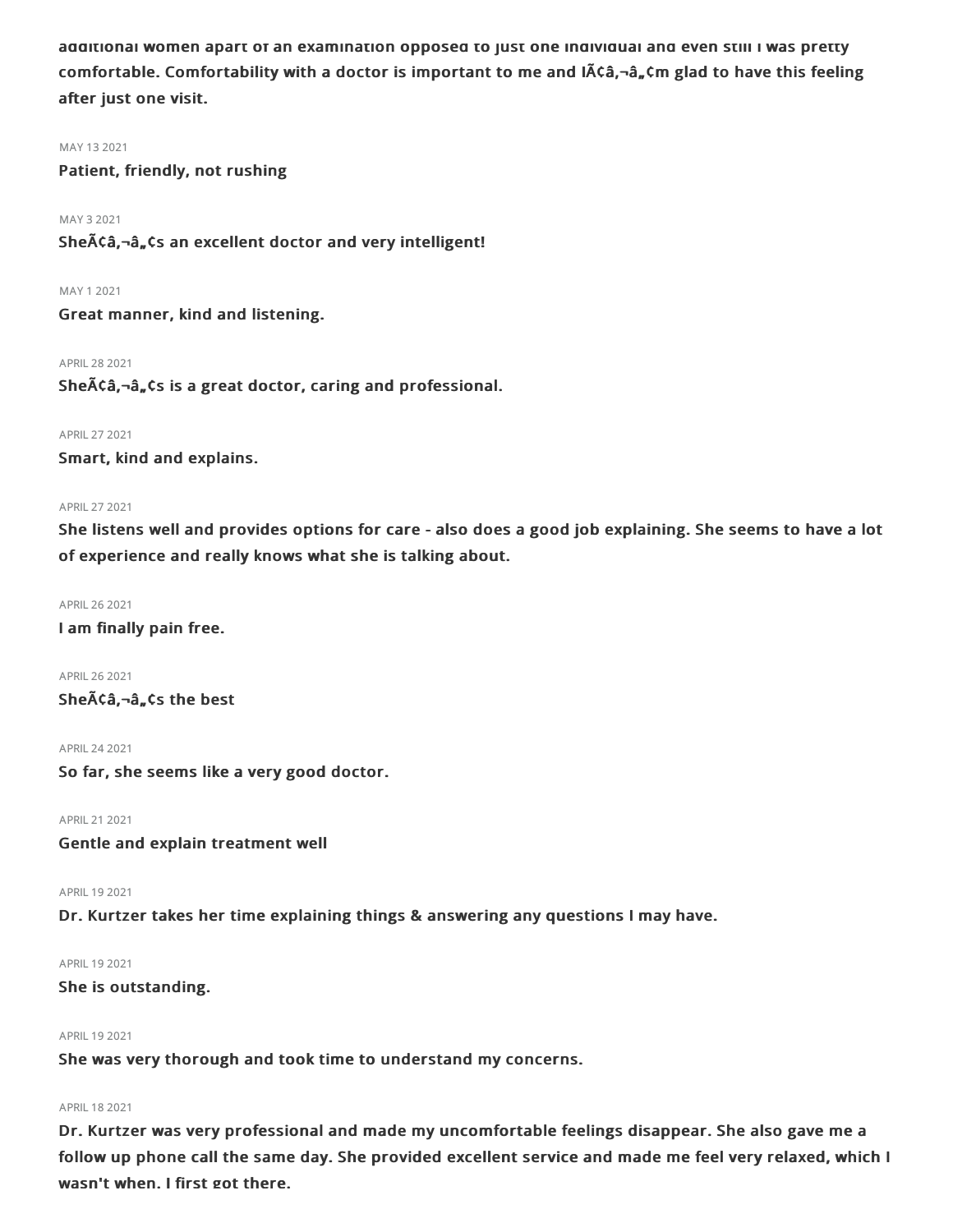#### APRIL 16 2021

Just listed the reasons above. She is excellent, capable, kind and thoughtful. Front desk help also welcoming and organized and polite. two thumbs up!

### APRIL 13 2021

Knowledgeable and great balance of matter of fact and human that made talking to her about delicate topics easier.

## APRIL 13 2021

She solved my issue and helped me understand my ongoing care.

#### APRIL 13 2021

Dr.Kurtzer was the only doctor that was able to help me with a problem I had for over a year and multiple doctors couldn $\tilde{A}$ Câ, -â, Ct fix! Thank you!!!

#### APRIL 12 2021

She is wonderful as a person and as a professional.

#### **APRIL 8 2021**

Best doctor  $I\tilde{A}\zeta\hat{a}$ ,  $\tilde{a}$ ,  $\zeta$  ve seen to address my issues.

#### APRIL82021

Have had this issue for 4 years with no clear answer have seen many doctors. Dr. K was able to find one issue within one visit. I am very grateful.

## APRIL62021

She was kind, clear and very gentle. Explaining everything.

## **APRIL 5 2021**

Very thorough explained everything to me so I can understand.

### APRIL 1 2021

She was thoughtful about my situation and considered options and remembered aspects of my health situation that would be contraindicated with certain modes of care

#### APRIL 1 2021

Dr Tracy Kurtzer is an exceptional good doctor, and the best doctor I have had at Northwestern and in the past. She listens to her patients in an unhurried manner. She is gentle and kind and goes beyond her job to help you resolve whatever issues you might have. She finds time with her busy schedule to answer your questions and talk to you via emails.

#### MARCH 29 2021

Very accommodating and personal care. Confident in knowledge base. Returns messages personally same day.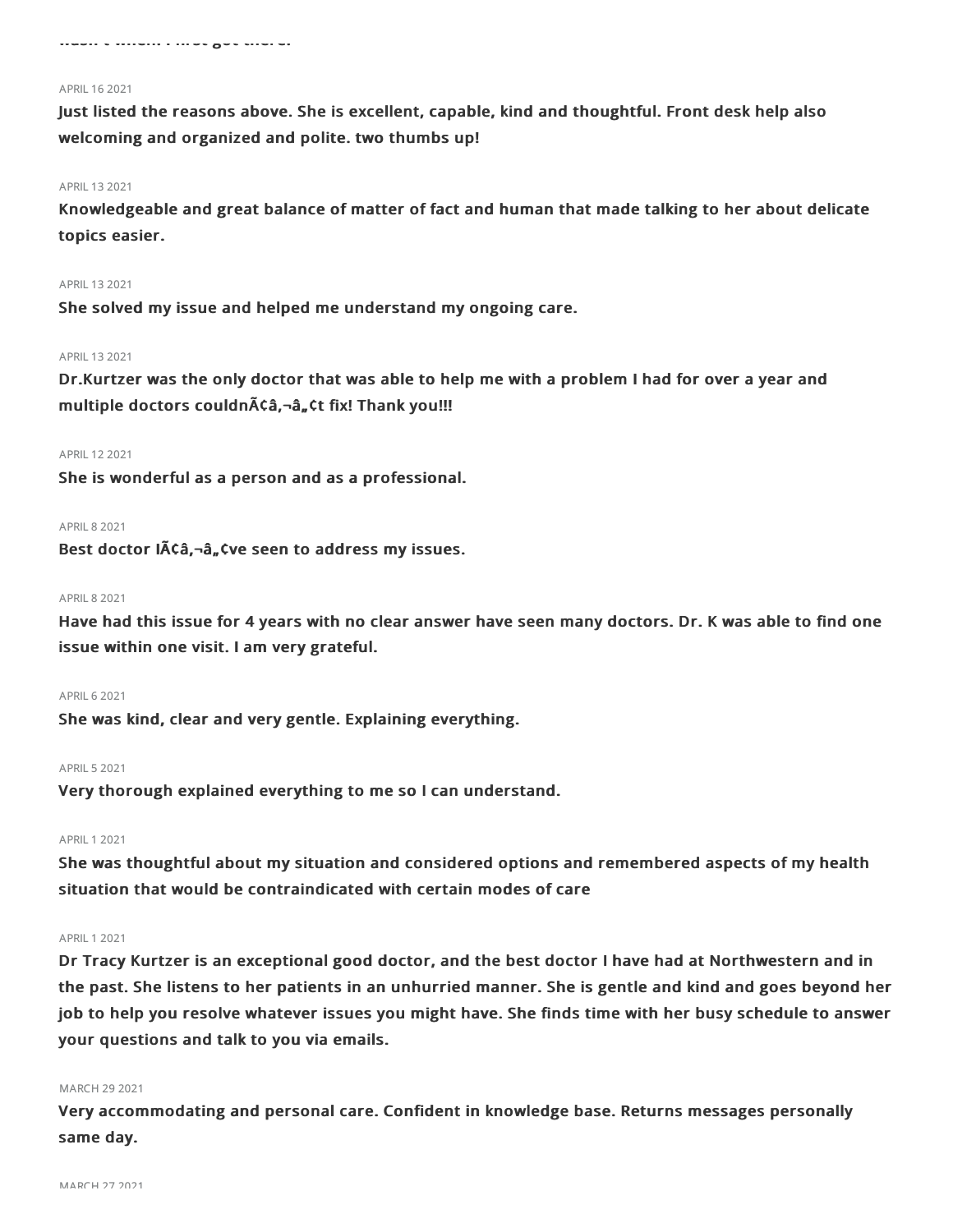#### $MATU = 12021$

Dr. Kurtzer was very nice and made me feel comfortable. I hope the medication she prescribed will work for me.

#### MARCH 232021

I wouldn't trade her for another doctor because she really cares about her patient I'm very grateful

## MARCH 22 2021

Dr. Kurtzer made me feel so safe and I really felt like she was listening to me. I didn't feel rushed at all and felt like I could be open and candid. Dr. Kurtzer was also great in explaining what she was doing and why, and I feel hopeful.

#### **MARCH 22 2021**

Sheââ,¬â"¢s one of the best!

## MARCH 22 2021

Sheââ,¬â"¢s very informative

## MARCH 22 2021

I had the best experience..to begin with Pat the NP and then with Dr Traci Kurtzer. They understand women $\tilde{A}$ câ,-â,  $\tilde{A}$ s problems when they are not on hormones and need to be. They know these problems are real and you don $\tilde{A}$ ca, $-\hat{a}$ ,  $\zeta$ t have to explain this to them they are very aware of how to help women.

### MARCH 222021

Expertise and personal communication skills.

## MARCH 21 2021

She is knowledgeable and thorough.

#### MARCH 192021

Professional, knowledgeable, engaging and friendly.

## MARCH 172021

I have been a patient of Dr Kurtzer for 20 years. She is the best! Very skilled and knowledgeable.

## MARCH 172021

Dr. Kurtzer is thorough, extremely clear, frank, helpful, interested. I adore her manner of providing care. I also appreciate the technology. Simple but educational to review full screen photos of affected areas.

### MARCH 162021

Dr Kurtzer really knows her stuff! She is dedicated to finding answers for me. I appreciate her kind, caring demeanor as well as the fact that she listens intently and never discounts patient input. I amazed and appreciative at the depth and breadth of her knowledge as well as her willingness to acquire additional information as needed to create individualized treatment for each person.

#### MARCH 162021

She very knowledgeable, compassionate and professional .